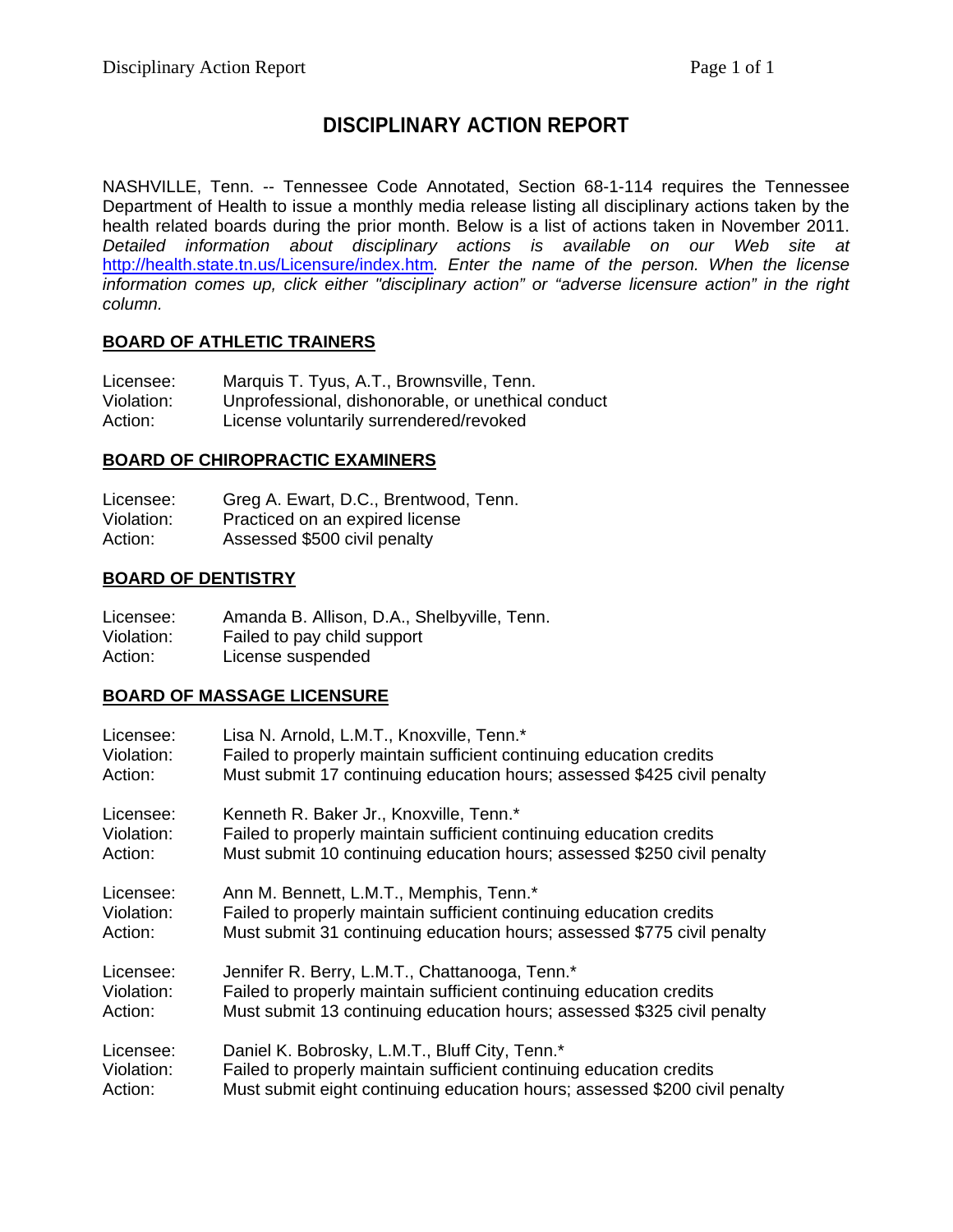| Licensee:  | Carolyn F. Bramlett, L.M.T., Kingsport, Tenn.*                             |
|------------|----------------------------------------------------------------------------|
| Violation: | Failed to properly maintain sufficient continuing education credits        |
| Action:    | Must submit 31 continuing education hours; assessed \$775 civil penalty    |
| Licensee:  | Rhonda K. Britt, L.M.T., Knoxville, Tenn.*                                 |
| Violation: | Failed to properly maintain sufficient continuing education credits        |
| Action:    | Must submit 31 continuing education hours; assessed \$775 civil penalty    |
| Licensee:  | Karin L. Brown, L.M.T., Middlesboro, Ky.*                                  |
| Violation: | Failed to properly maintain sufficient continuing education credits        |
| Action:    | Must submit eight continuing education hours; assessed \$200 civil penalty |
| Licensee:  | Lisa L. Brown, L.M.T., Englewood, Tenn.*                                   |
| Violation: | Failed to properly maintain sufficient continuing education credits        |
| Action:    | Must submit 31 continuing education hours; assessed \$775 civil penalty    |
| Licensee:  | Rachel A. Buckner, L.M.T., APO AE, NY.*                                    |
| Violation: | Failed to properly maintain sufficient continuing education credits        |
| Action:    | Must submit eight continuing education hours; assessed \$200 civil penalty |
| Licensee:  | Pamela R. Burbank, L.M.T., Knoxville, Tenn.*                               |
| Violation: | Failed to properly maintain sufficient continuing education credits        |
| Action:    | Must submit 27 continuing education hours; assessed \$675 civil penalty    |
| Licensee:  | Janice A. Cathey, L.M.T., Nashville, Tenn.*                                |
| Violation: | Failed to properly maintain sufficient continuing education credits        |
| Action:    | Must submit 10 continuing education hours; assessed \$250 civil penalty    |
| Licensee:  | Tracey Clayton, L.M.T., Memphis, Tenn.*                                    |
| Violation: | Failed to properly maintain sufficient continuing education credits        |
| Action:    | Must submit 15 continuing education hours; assessed \$375 civil penalty    |
| Licensee:  | Melissa D. Cranford, L.M.T., Henderson, Tenn.*                             |
| Violation: | Failed to properly maintain sufficient continuing education credits        |
| Action:    | Must submit eight continuing education hours; assessed \$200 civil penalty |
| Licensee:  | Mary E. Eure, L.M.T., Cleveland, Tenn.*                                    |
| Violation: | Failed to properly maintain sufficient continuing education credits        |
| Action:    | Must submit 10 continuing education hours; assessed \$250 civil penalty    |
| Licensee:  | Stefany A. Fairbanks, L.M.T., Knoxville, Tenn.*                            |
| Violation: | Failed to properly maintain sufficient continuing education credits        |
| Action:    | Must submit 11 continuing education hours; assessed \$275 civil penalty    |
| Licensee:  | Deborah A. Fischer, L.M.T., Spring Hill, Tenn.*                            |
| Violation: | Failed to properly maintain sufficient continuing education credits        |
| Action:    | Must submit eight continuing education hours; assessed \$200 civil penalty |
| Licensee:  | Lorraine Groves, L.M.T., Clarksville, Tenn.*                               |
| Violation: | Failed to properly maintain sufficient continuing education credits        |
| Action:    | Must submit 23 continuing education hours; assessed \$575 civil penalty    |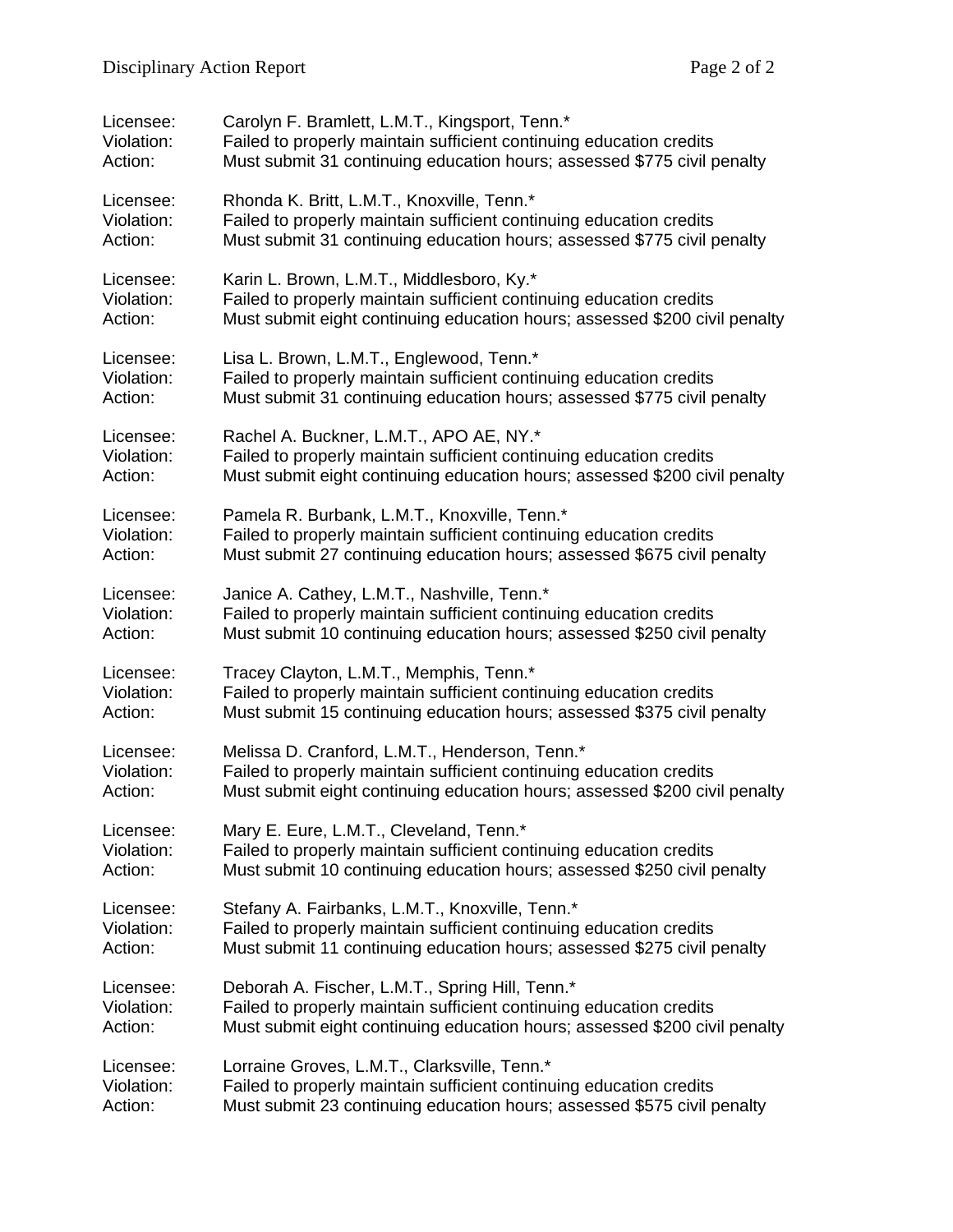| Licensee:  | Christine M. Hale, L.M.T., Jackson, Tenn.*                                 |
|------------|----------------------------------------------------------------------------|
| Violation: | Failed to properly maintain sufficient continuing education credits        |
| Action:    | Must submit eight continuing education hours; assessed \$200 civil penalty |
| Licensee:  | Stasha N. Hampton, L.M.T., Nashville, Tenn.*                               |
| Violation: | Failed to properly maintain sufficient continuing education credits        |
| Action:    | Must submit nine continuing education hours; assessed \$225 civil penalty  |
| Licensee:  | Sabrina C Heinrich, L.M.T., Nashville, Tenn.*                              |
| Violation: | Failed to properly maintain sufficient continuing education credits        |
| Action:    | Must submit eight continuing education hours; assessed \$200 civil penalty |
| Licensee:  | Nicholas P. Hollenbeck, L.M.T., Nashville, Tenn.*                          |
| Violation: | Failed to properly maintain sufficient continuing education credits        |
| Action:    | Must submit eight continuing education hours; assessed \$200 civil penalty |
| Licensee:  | Sharon M. Howse, L.M.T., Nashville, Tenn.*                                 |
| Violation: | Failed to properly maintain sufficient continuing education credits        |
| Action:    | Must submit 31 continuing education hours; assessed \$775 civil penalty    |
| Licensee:  | Lora L. Hudson, L.M.T., Lebanon, Tenn.*                                    |
| Violation: | Failed to properly maintain sufficient continuing education credits        |
| Action:    | Must submit 15 continuing education hours; assessed \$375 civil penalty    |
| Licensee:  | Mona L. Hunter, L.M.T., Memphis, Tenn.*                                    |
| Violation: | Failed to properly maintain sufficient continuing education credits        |
| Action:    | Must submit 15 continuing education hours; assessed \$375 civil penalty    |
| Licensee:  | Chynita R. Jones, L.M.T., Holly Springs, Miss.*                            |
| Violation: | Failed to properly maintain sufficient continuing education credits        |
| Action:    | Must submit 31 continuing education hours; assessed \$775 civil penalty    |
| Licensee:  | Sharon D. Jones, L.M.T., Johnson City, Tenn.*                              |
| Violation: | Failed to properly maintain sufficient continuing education credits        |
| Action:    | Must submit 11 continuing education hours; assessed \$275 civil penalty    |
| Licensee:  | Mark A. Karpinski, L.M.T., Monterey, Tenn.*                                |
| Violation: | Failed to properly maintain sufficient continuing education credits        |
| Action:    | Must submit eight continuing education hours; assessed \$200 civil penalty |
| Licensee:  | Wayne S. Knerr, L.M.T., Memphis, Tenn.*                                    |
| Violation: | Failed to properly maintain sufficient continuing education credits        |
| Action:    | Must submit eight continuing education hours; assessed \$200 civil penalty |
| Licensee:  | Erika K. Kohler, L.M.T., Winchester, Tenn.*                                |
| Violation: | Failed to properly maintain sufficient continuing education credits        |
| Action:    | Must submit 31 continuing education hours; assessed \$775 civil penalty    |
| Licensee:  | Lesley A. Kovacs, L.M.T., Holt, MI.*                                       |
| Violation: | Failed to properly maintain sufficient continuing education credits        |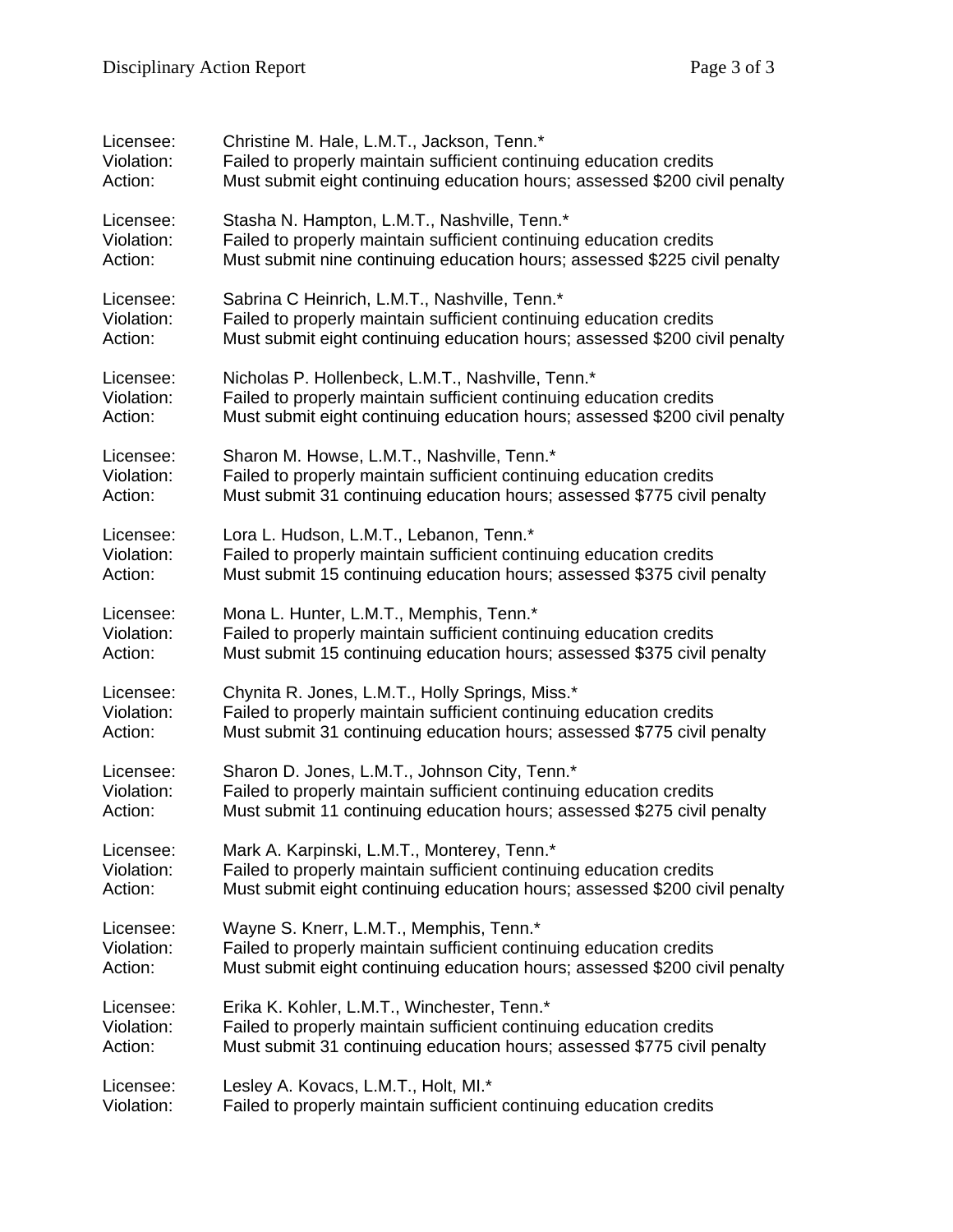| Action:    | Must submit eight continuing education hours; assessed \$200 civil penalty |
|------------|----------------------------------------------------------------------------|
| Licensee:  | Casey A. Lauritsen, L.M.T., Franklin, Tenn.*                               |
| Violation: | Failed to properly maintain sufficient continuing education credits        |
| Action:    | Must submit eight continuing education hours; assessed \$200 civil penalty |
| Licensee:  | Lynnette M. Lavers, L.M.T., Nashville, Tenn.*                              |
| Violation: | Failed to properly maintain sufficient continuing education credits        |
| Action:    | Must submit eight continuing education hours; assessed \$200 civil penalty |
| Licensee:  | Amy M. Loyd, L.M.T., Murfreesboro, Tenn.*                                  |
| Violation: | Failed to properly maintain sufficient continuing education credits        |
| Action:    | Must submit 10 continuing education hours; assessed \$250 civil penalty    |
| Licensee:  | Robert W. McNitt Jr., L.M.T., Johnson City, Tenn.*                         |
| Violation: | Failed to properly maintain sufficient continuing education credits        |
| Action:    | Must submit eight continuing education hours; assessed \$200 civil penalty |
| Licensee:  | Sarah Y. Meek, L.M.T., Chattanooga, Tenn.*                                 |
| Violation: | Failed to properly maintain sufficient continuing education credits        |
| Action:    | Must submit 13 continuing education hours; assessed \$325 civil penalty    |
| Licensee:  | Kristy L. Mora, L.M.T., White House, Tenn.*                                |
| Violation: | Failed to properly maintain sufficient continuing education credits        |
| Action:    | Must submit 31 continuing education hours; assessed \$775 civil penalty    |
| Licensee:  | Tara D. Morgan, L.M.T., Clarksville, Tenn.*                                |
| Violation: | Failed to properly maintain sufficient continuing education credits        |
| Action:    | Must submit 13 continuing education hours; assessed \$325 civil penalty    |
| Licensee:  | Sarah R. Morris, L.M.T., Cordova, Tenn.*                                   |
| Violation: | Failed to properly maintain sufficient continuing education credits        |
| Action:    | Must submit eight continuing education hours; assessed \$200 civil penalty |
| Licensee:  | Wendy L. Nagle, L.M.T., Trenton, Tenn.*                                    |
| Violation: | Failed to properly maintain sufficient continuing education credits        |
| Action:    | Must submit 31 continuing education hours; assessed \$775 civil penalty    |
| Licensee:  | Barbara D. Orr, L.M.T., Hixson, Tenn.*                                     |
| Violation: | Failed to properly maintain sufficient continuing education credits        |
| Action:    | Must submit eight continuing education hours; assessed \$200 civil penalty |
| Licensee:  | Maria A. O'Shaughnessy, L.M.T., Knoxville, Tenn.*                          |
| Violation: | Failed to properly maintain sufficient continuing education credits        |
| Action:    | Must submit 10 continuing education hours; assessed \$250 civil penalty    |
| Licensee:  | Sabrina D. Pack, L.M.T., Signal Mountain, Tenn.*                           |
| Violation: | Failed to properly maintain sufficient continuing education credits        |
| Action:    | Must submit 31 continuing education hours; assessed \$775 civil penalty    |
| Licensee:  | David S. Painter, L.M.T., Tazewell, Tenn.*                                 |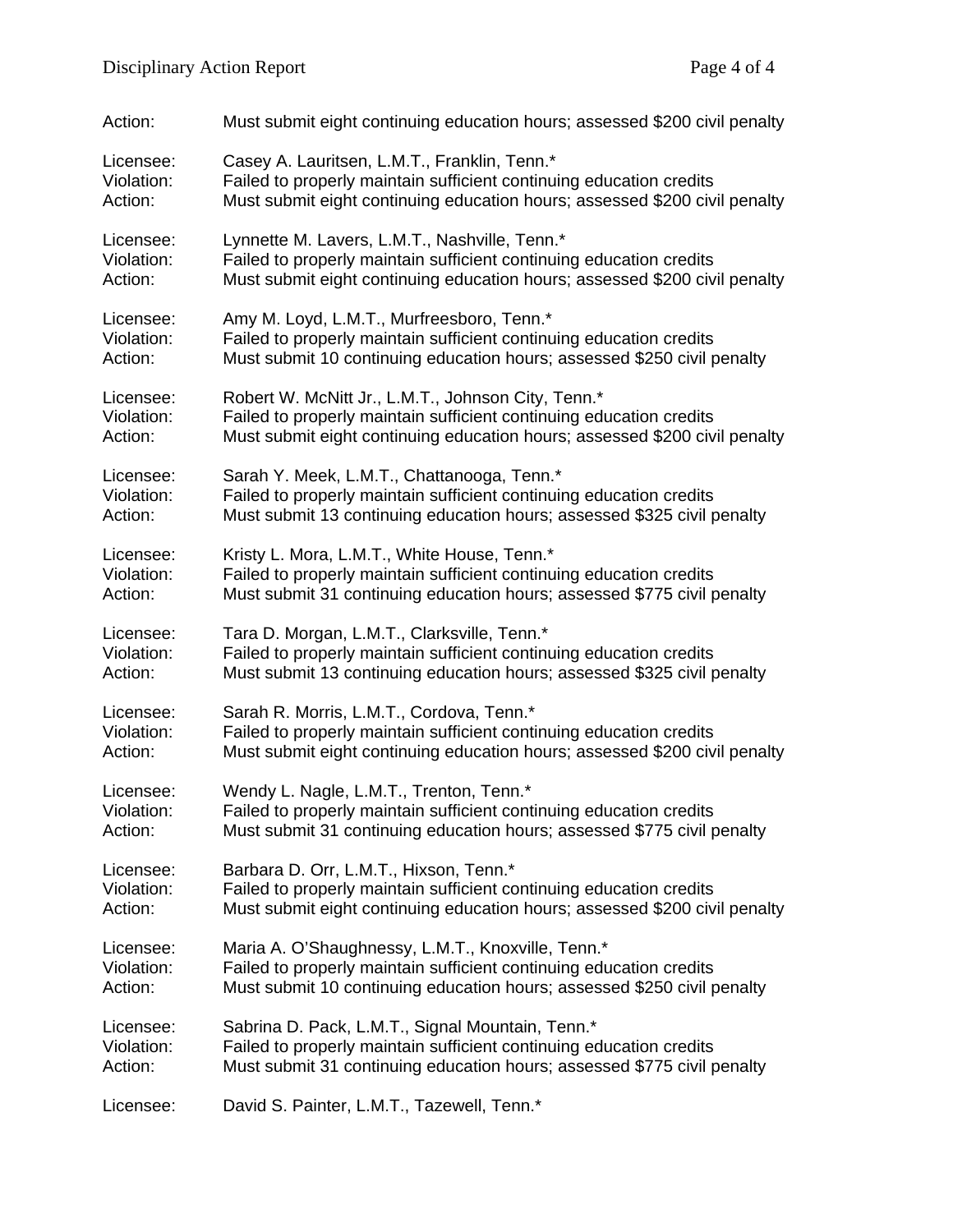| Violation: | Failed to properly maintain sufficient continuing education credits        |
|------------|----------------------------------------------------------------------------|
| Action:    | Must submit eight continuing education hours; assessed \$200 civil penalty |
| Licensee:  | Tammy H. Parisi, L.M.T., Nolensville, Tenn.*                               |
| Violation: | Failed to properly maintain sufficient continuing education credits        |
| Action:    | Must submit 31 continuing education hours; assessed \$775 civil penalty    |
| Licensee:  | Laura A. Reeves, L.M.T., Englewood, Tenn.*                                 |
| Violation: | Failed to properly maintain sufficient continuing education credits        |
| Action:    | Must submit 27 continuing education hours; assessed \$675 civil penalty    |
| Licensee:  | Rachel T. Savaiki, L.M.T., Adams, Tenn.*                                   |
| Violation: | Failed to properly maintain sufficient continuing education credits        |
| Action:    | Must submit 13 continuing education hours; assessed \$325 civil penalty    |
| Licensee:  | Kimberly D. Schauer, L.M.T., Trenton, Tenn.*                               |
| Violation: | Failed to properly maintain sufficient continuing education credits        |
| Action:    | Must submit 13 continuing education hours; assessed \$350 civil penalty    |
| Licensee:  | Daniel R. Seaborg, L.M.T., Nashville, Tenn.*                               |
| Violation: | Failed to properly maintain sufficient continuing education credits        |
| Action:    | Must submit 31 continuing education hours; assessed \$775 civil penalty    |
| Licensee:  | Aaron J. Searcy, L.M.T., Knoxville, Tenn.*                                 |
| Violation: | Failed to properly maintain sufficient continuing education credits        |
| Action:    | Must submit 28 continuing education hours; assessed \$700 civil penalty    |
| Licensee:  | Christi F. Shelby, L.M.T., Ooltewah, Tenn.*                                |
| Violation: | Failed to properly maintain sufficient continuing education credits        |
| Action:    | Must submit 31 continuing education hours; assessed \$775 civil penalty    |
| Licensee:  | Deborah K. Simpson, L.M.T., Jackson, Tenn.*                                |
| Violation: | Failed to properly maintain sufficient continuing education credits        |
| Action:    | Must submit 10 continuing education hours; assessed \$250 civil penalty    |
| Licensee:  | Mary L. Smith, L.M.T., Chattanooga, Tenn.*                                 |
| Violation: | Failed to properly maintain sufficient continuing education credits        |
| Action:    | Must submit 10 continuing education hours; assessed \$250 civil penalty    |
| Licensee:  | Jeremiah D Steinhauer, L.M.T., Madison, Tenn.*                             |
| Violation: | Failed to properly maintain sufficient continuing education credits        |
| Action:    | Must submit 31 continuing education hours; assessed \$775 civil penalty    |
| Licensee:  | Eden K. Stewart, L.M.T., Knoxville, Tenn.*                                 |
| Violation: | Failed to properly maintain sufficient continuing education credits        |
| Action:    | Must submit 25 continuing education hours; assessed \$625 civil penalty    |
| Licensee:  | Phil A. Stone, L.M.T., South Fulton, Tenn.*                                |
| Violation: | Failed to properly maintain sufficient continuing education credits        |
| Action:    | Must submit eight continuing education hours; assessed \$200 civil penalty |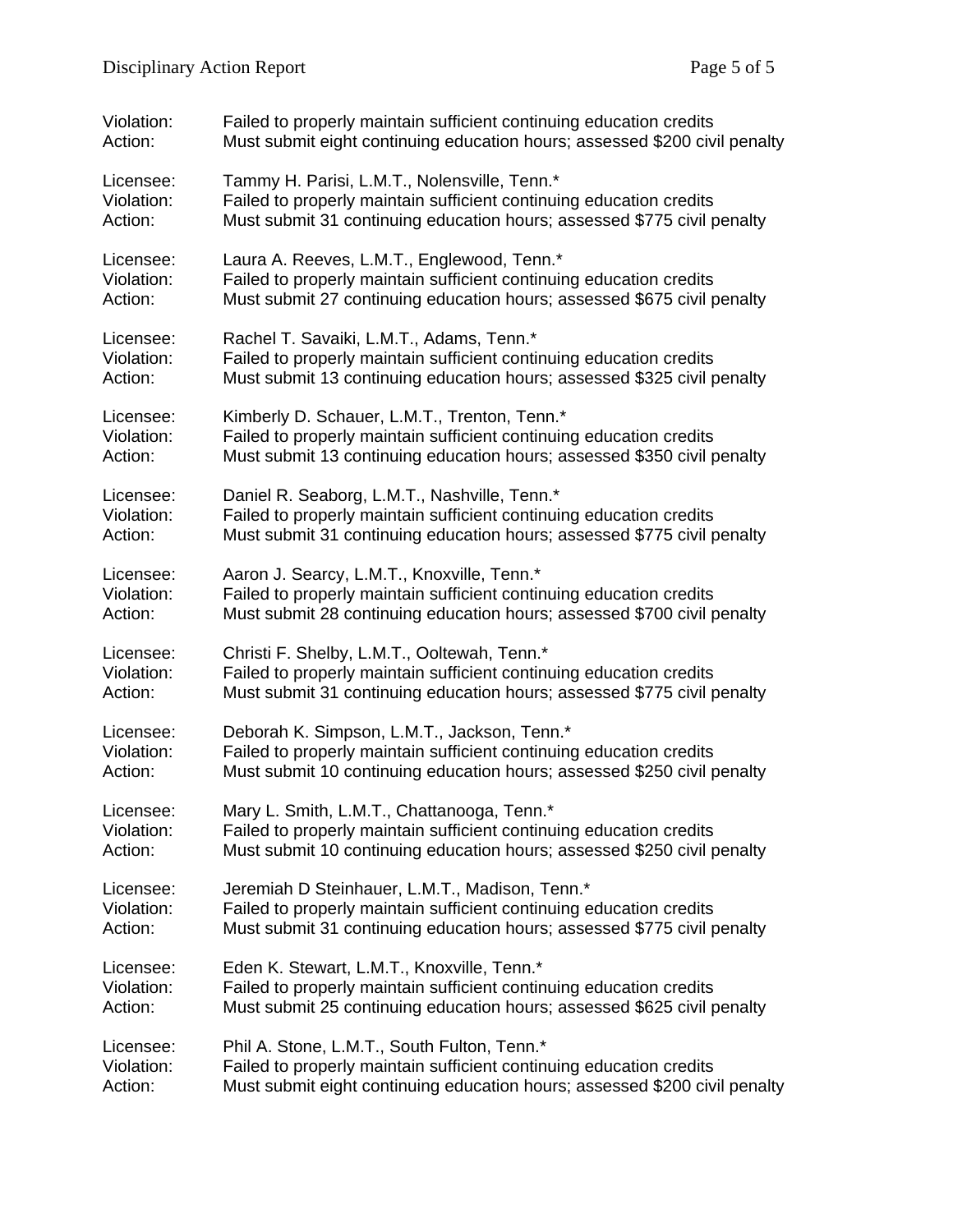| Licensee:                          | Matthew W. Sunshine, L.M.T., Maryville, Tenn.*                                                                                                                                                                                                           |
|------------------------------------|----------------------------------------------------------------------------------------------------------------------------------------------------------------------------------------------------------------------------------------------------------|
| Violation:                         | Failed to properly maintain sufficient continuing education credits                                                                                                                                                                                      |
| Action:                            | Must submit seven continuing education hours; assessed \$175 civil penalty                                                                                                                                                                               |
| Licensee:                          | Morgan R. Valdez, L.M.T., Spring Hill, Tenn.*                                                                                                                                                                                                            |
| Violation:                         | Failed to properly maintain sufficient continuing education credits                                                                                                                                                                                      |
| Action:                            | Must submit 31 continuing education hours; assessed \$775 civil penalty                                                                                                                                                                                  |
| Licensee:                          | Elizabeth G. Ward, L.M.T., Kingsport, Tenn.*                                                                                                                                                                                                             |
| Violation:                         | Failed to properly maintain sufficient continuing education credits                                                                                                                                                                                      |
| Action:                            | Must submit 31 continuing education hours; assessed \$775 civil penalty                                                                                                                                                                                  |
| Licensee:                          | Lawrence J. Weitz, L.M.T., Nashville, Tenn.*                                                                                                                                                                                                             |
| Violation:                         | Failed to properly maintain sufficient continuing education credits                                                                                                                                                                                      |
| Action:                            | Must submit eight continuing education hours; assessed \$200 civil penalty                                                                                                                                                                               |
| Licensee:                          | Amy B. Whaley, L.M.T., Seymour, Tenn.*                                                                                                                                                                                                                   |
| Violation:                         | Failed to properly maintain sufficient continuing education credits                                                                                                                                                                                      |
| Action:                            | Must submit 15 continuing education hours; assessed \$375 civil penalty                                                                                                                                                                                  |
| Licensee:                          | Janet M. Williams, L.M.T., Johnson City, Tenn.*                                                                                                                                                                                                          |
| Violation:                         | Failed to properly maintain sufficient continuing education credits                                                                                                                                                                                      |
| Action:                            | Must submit 13 continuing education hours; assessed \$325 civil penalty                                                                                                                                                                                  |
| Licensee:<br>Violation:<br>Action: | Shannon L. Wise, L.M.T., Memphis, Tenn.*<br>Failed to properly maintain sufficient continuing education credits<br>Must submit 19 continuing education hours; assessed \$475 civil penalty<br>*These practitioners were disciplined on October 24, 2011. |

## **BOARD OF MEDICAL EXAMINERS**

| Individual:<br>Violation:<br>Action: | Otis M. Anderson, Memphis, Tenn.<br>Practicing without a license<br>Cease and desist from practicing all aspects of medicine: assessed \$21,000 civil<br>penalty                                                                           |
|--------------------------------------|--------------------------------------------------------------------------------------------------------------------------------------------------------------------------------------------------------------------------------------------|
| Licensee:<br>Violation:<br>Action:   | Gary T. Barnes, M.D., Signal Mountain, Tenn.<br>Violation of board order<br>Probation extended an additional five years; must meet certain terms and<br>conditions; assessed \$6,500 civil penalty, plus costs                             |
| Licensee:<br>Violation:<br>Action:   | George W. Booze, M.D., Kingsport, Tenn.<br>Unprofessional conduct, dishonorable or unethical conduct<br>License placed on probation for three years; must meet certain terms and<br>conditions; assessed \$5,000 civil penalty, plus costs |
| Licensee:<br>Violation:              | Lee M. Carter, M.D., Huntingdon, Tenn.<br>Dispensing, prescribing or otherwise distributing any controlled substance or other<br>drug to any person in violation of any law of the state or of the United States                           |
| Action:                              | License reprimanded; must meet certain terms and conditions; assessed \$5,000<br>civil penalty, plus costs                                                                                                                                 |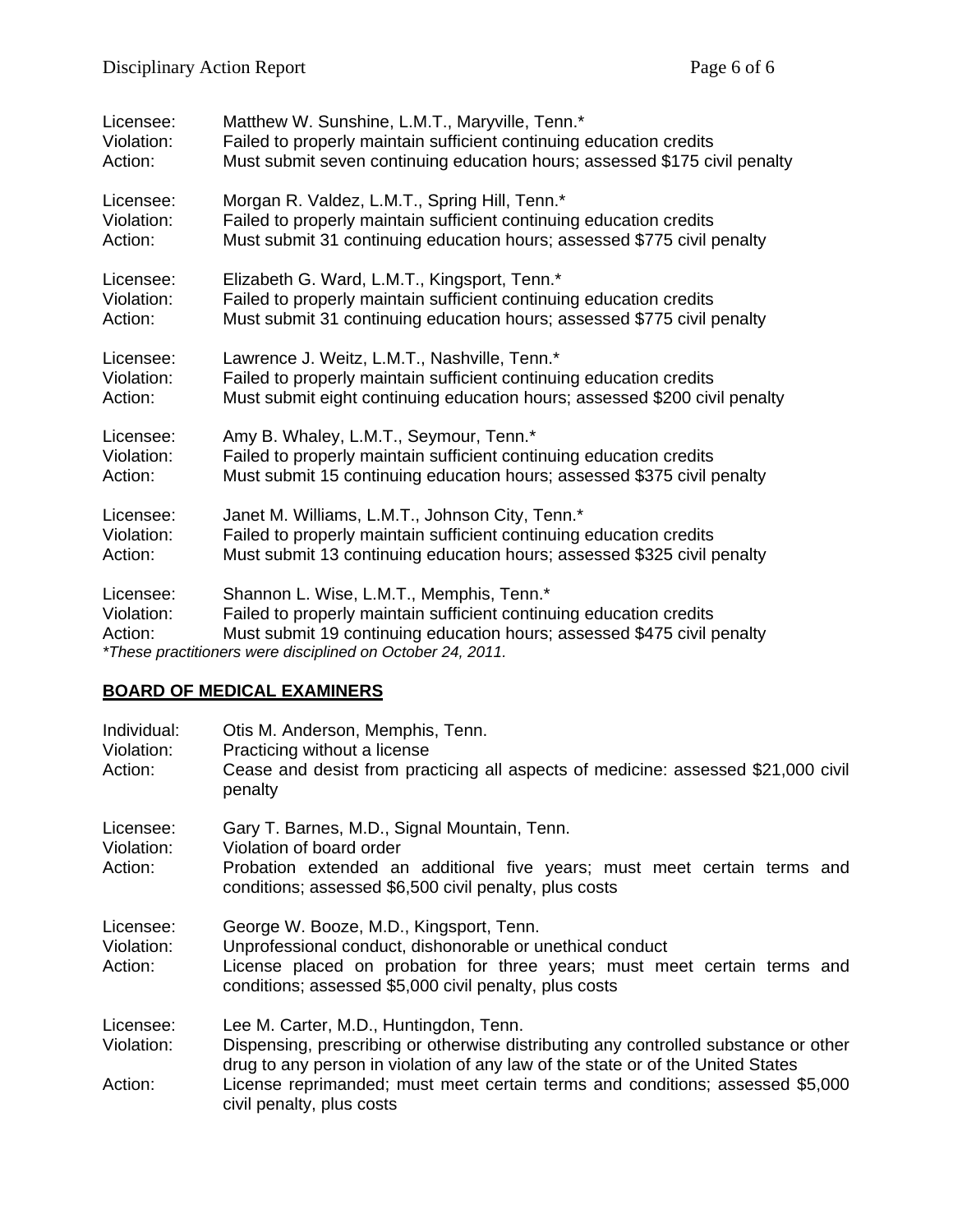| Licensee:  | Milford J. Huffnagle II, M.D., Dickson, Tenn.                               |
|------------|-----------------------------------------------------------------------------|
| Violation: | Unprofessional conduct                                                      |
| Action:    | License reprimanded; must meet certain terms and conditions, assessed costs |
| Licensee:  | Dan W. Joachim, M.D., Covington, La.                                        |
| Violation: | Action taken by the state of Louisiana                                      |
| Action:    | License suspended; assessed \$100 civil penalty, plus costs                 |
| Licensee:  | Raphael D. Lanade, M.D., Chattanooga, Tenn.                                 |
| Violation: | Unprofessional conduct, dishonorable or unethical conduct                   |
| Action:    | License reprimanded; must meet certain terms and conditions; assessed costs |
| Licensee:  | Maryanne W. Moore, M.D., Atlanta, Ga.                                       |
| Violation: | Action taken by the state of Maine                                          |
| Action:    | License voluntarily surrendered/revoked; assessed costs                     |
| Licensee:  | Carlos A. Salgueiro, M.D., Blytheville, Ark.                                |
| Violation: | Action taken by the state of Missouri                                       |
| Action:    | License reprimanded: assessed costs                                         |

### **BOARD OF NURSING**

| Licensee:<br>Violation: | Joyce W. Chadwick, R.N., Knoxville, Tenn.<br>Failed to pay student loan                                                                                                                                                                                                                                                                                                                                                                                                           |
|-------------------------|-----------------------------------------------------------------------------------------------------------------------------------------------------------------------------------------------------------------------------------------------------------------------------------------------------------------------------------------------------------------------------------------------------------------------------------------------------------------------------------|
| Action:                 | License suspended                                                                                                                                                                                                                                                                                                                                                                                                                                                                 |
| Licensee:               | Donna R. Huggins, A.P.N., R.N., Burns, Tenn.**                                                                                                                                                                                                                                                                                                                                                                                                                                    |
| Violation:              | Failure to maintain accurate patient records; making false or materially<br>incorrect, inconsistent or unintelligible entries in any patient records;<br>unauthorized use or removal of narcotics, drugs, supplies, or equipment<br>from any health care facility, school, institution or other work place location;<br>over prescribing, or prescribing in a manner inconsistent with board rules;<br>and engaging in acts of dishonesty which relate to the practice of nursing |
| Action:                 | License revoked; assessed \$4,000 civil penalty, plus costs                                                                                                                                                                                                                                                                                                                                                                                                                       |
| Licensee:               | Misty S. Rothering, L.P.N., Chapmansboro, Tenn.                                                                                                                                                                                                                                                                                                                                                                                                                                   |
| Violation:              | Failed to pay student loan                                                                                                                                                                                                                                                                                                                                                                                                                                                        |
| Action:                 | License suspended                                                                                                                                                                                                                                                                                                                                                                                                                                                                 |
|                         | ** This practitioner was disciplined on June 30, 2011                                                                                                                                                                                                                                                                                                                                                                                                                             |

## **BOARD OF NURSING HOME ADMINISTRATORS**

| Licensee:  | Charlotte M. Wilson, N.H.A., Bristol, Va.                                        |
|------------|----------------------------------------------------------------------------------|
| Violation: | Action taken by the state of Virginia                                            |
| Action:    | License placed on probation for one year; must meet certain terms and conditions |

## **BOARD OF OCCUPATIONAL THERAPY**

Licensee: Renee C. Armstrong, O.T., Brentwood, Tenn.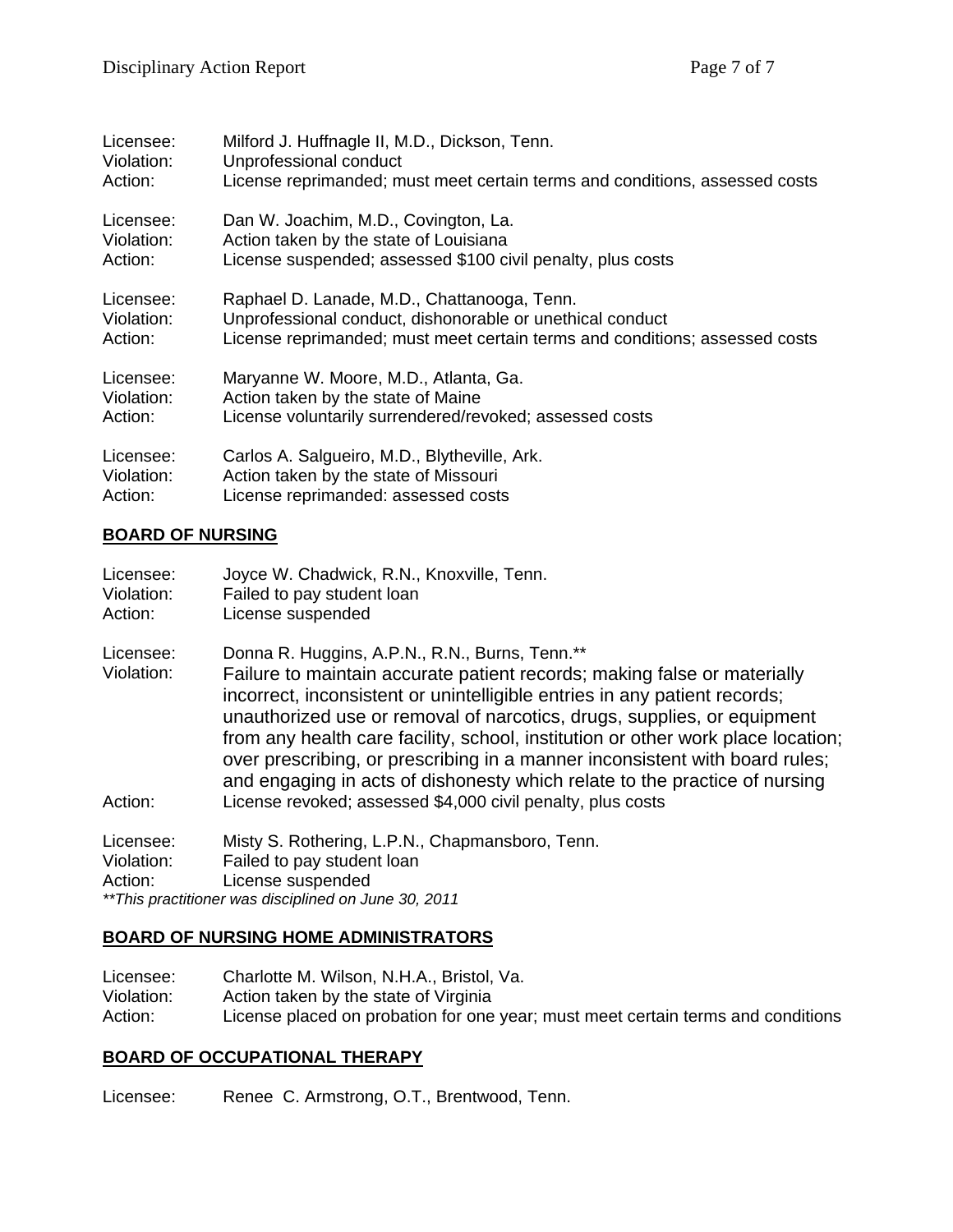Violation: Making false or misleading statements, being guilty of fraud or deceit in obtaining admission to practice or being guilty of fraud or deceit in the licensee's practice; making or signing in one's professional capacity any certificate that is known to be false at the time one makes or signs such certificate Action: License suspended for one year; must meet certain terms and conditions; assessed costs Licensee: Gwen E. Bryan, O.T.A., Maryville, Tenn. Violation: Making false or misleading statements, being guilty of fraud or deceit in obtaining admission to practice or being guilty of fraud or deceit in the licensee's practice Action: License placed on probation for two years; must meet certain terms and conditions; assessed costs Licensee: Ann E. Gardiner, O.T., Medford, Ore. Violation: Failed to properly maintain sufficient continuing education credits Action: Must submit two continuing education credits; assessed \$100 civil penalty Licensee: Adrianne B. Gregory, O.T., Morristown, Tenn. Violation: Failed to properly maintain sufficient continuing education credits Action: Must submit 19.5 continuing education credits; assessed \$100 civil penalty Licensee: Jeraldine M. Grooms, O.T.A., Nashville, Tenn. Violation: Failed to properly maintain sufficient continuing education credits Action: Must submit twenty four continuing education credits; assessed \$100 civil penalty Licensee: Ronnie S Hill, O.T.A., Athens, Tenn. Violation: Failed to properly maintain sufficient continuing education credits Action: Must submit 3.25 continuing education credits; assessed \$100 civil penalty Licensee: Dawn R. Keesee-Bos, O.T., Cleveland, Tenn. Violation: Failed to properly maintain sufficient continuing education credits Action: Must submit two continuing education credits; assessed \$100 civil penalty Licensee: Ramona D. Wiedemann, O.T., Sewanee, Tenn. Violation: Failed to properly maintain sufficient continuing education credits Action: Must submit two continuing education credits; assessed \$100 civil penalty Licensee: Judy Womack, O.T.A., Tullahoma, Tenn. Violation: Failed to properly maintain sufficient continuing education credits Action: Must submit two continuing education credits; assessed \$100 civil penalty Licensee: Jody E. Yeomans, O.T., Cookeville, Tenn. Violation: Failed to properly maintain sufficient continuing education credits Action: Must submit two continuing education credits; assessed \$100 civil penalty

### **BOARD OF PHARMACY**

| Licensee:  | Jennifer L. Bramlett, D.Ph., Joelton, Tenn.                                            |
|------------|----------------------------------------------------------------------------------------|
| Violation: | Failed to provide patient counseling to patients or caregivers for new and/or refilled |
|            | prescriptions in accordance with board rules                                           |
| Action:    | Assessed \$1,000 civil penalty                                                         |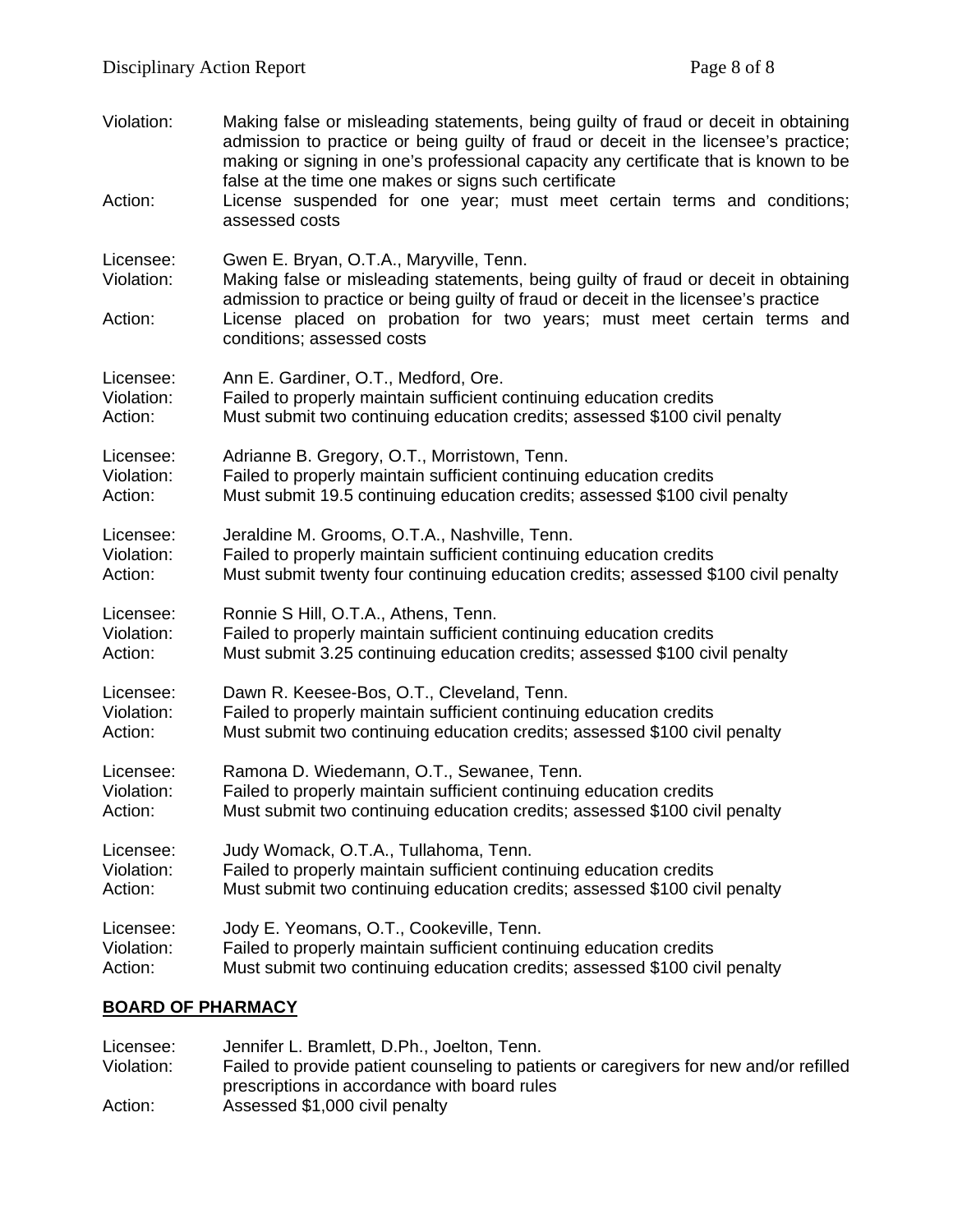| Licensee:<br>Violation:<br>Action: | Melissa Brunson, D.Ph., Dyersburg, Tenn.<br>Failed to provide patient counseling to patients or caregivers for new and/or refilled<br>prescriptions in accordance with board rules<br>Assessed \$1,000 civil penalty                                                                                                |
|------------------------------------|---------------------------------------------------------------------------------------------------------------------------------------------------------------------------------------------------------------------------------------------------------------------------------------------------------------------|
| Licensee:<br>Violation:<br>Action: | Russell E. Gilbert Jr., Jackson, Tenn.<br>Failed to provide patient counseling to patients or caregivers for new and/or refilled<br>prescriptions in accordance with board rules<br>Assessed \$1,000 civil penalty                                                                                                  |
| Licensee:<br>Violation:<br>Action: | Margaret R. Hallman, D.Ph., Newport, Tenn.<br>Failed to have an unlicensed person register as a pharmacy technician while<br>working as a licensed pharmacy technician; failed to insure technician properly<br>registered/allowing unregistered technician to work in the pharmacy<br>Assessed \$700 civil penalty |
| Licensee:<br>Violation:<br>Action: | Herbison Medical, Inc, McEwen, Tenn.<br>Failed to have an unlicensed person register as a pharmacy technician while<br>working as a licensed pharmacy technician; failed to insure technician properly<br>registered/allowing unregistered technician to work in the pharmacy<br>Assessed \$1,200 civil penalty     |
| Licensee:<br>Violation:<br>Action: | Kroger Pharmacy #514, Madison, Tenn.<br>Failed to provide patient counseling to patients or caregivers for new and/or refilled<br>prescriptions in accordance with board rules<br>Assessed \$6,000 civil penalty                                                                                                    |
| Licensee:<br>Violation:<br>Action: | Kroger Pharmacy #550, Nashville, Tenn.<br>Failed to provide patient counseling to patients or caregivers for new and/or refilled<br>prescriptions in accordance with board rules<br>Assessed \$1,000 civil penalty                                                                                                  |
| Licensee:<br>Violation:<br>Action: | Anupam Paul, D.Ph., Nashville, Tenn.<br>Failed to provide patient counseling to patients or caregivers for new and/or refilled<br>prescriptions in accordance with board rules<br>Assessed \$1,000 civil penalty                                                                                                    |
| Licensee:<br>Violation:<br>Action: | Megan E. Phillips, R.T., Livingston, Tenn.<br>Removed controlled substances without authorization from a licensed prescriber<br>Registration revoked                                                                                                                                                                |
| Licensee:<br>Violation:<br>Action: | April L. Rice, R.T., Nashville, Tenn.<br>Removed controlled substances without authorization from a licensed prescriber<br><b>Registration revoked</b>                                                                                                                                                              |
| Licensee:<br>Violation:<br>Action: | Linda M Rodriguez Morales, R.T., Indianapolis, In.<br>Removed controlled substances without authorization from a licensed prescriber<br><b>Registration revoked</b>                                                                                                                                                 |
| Licensee:                          | Kristie K. Sinard, R.T., White Pine, Tenn.                                                                                                                                                                                                                                                                          |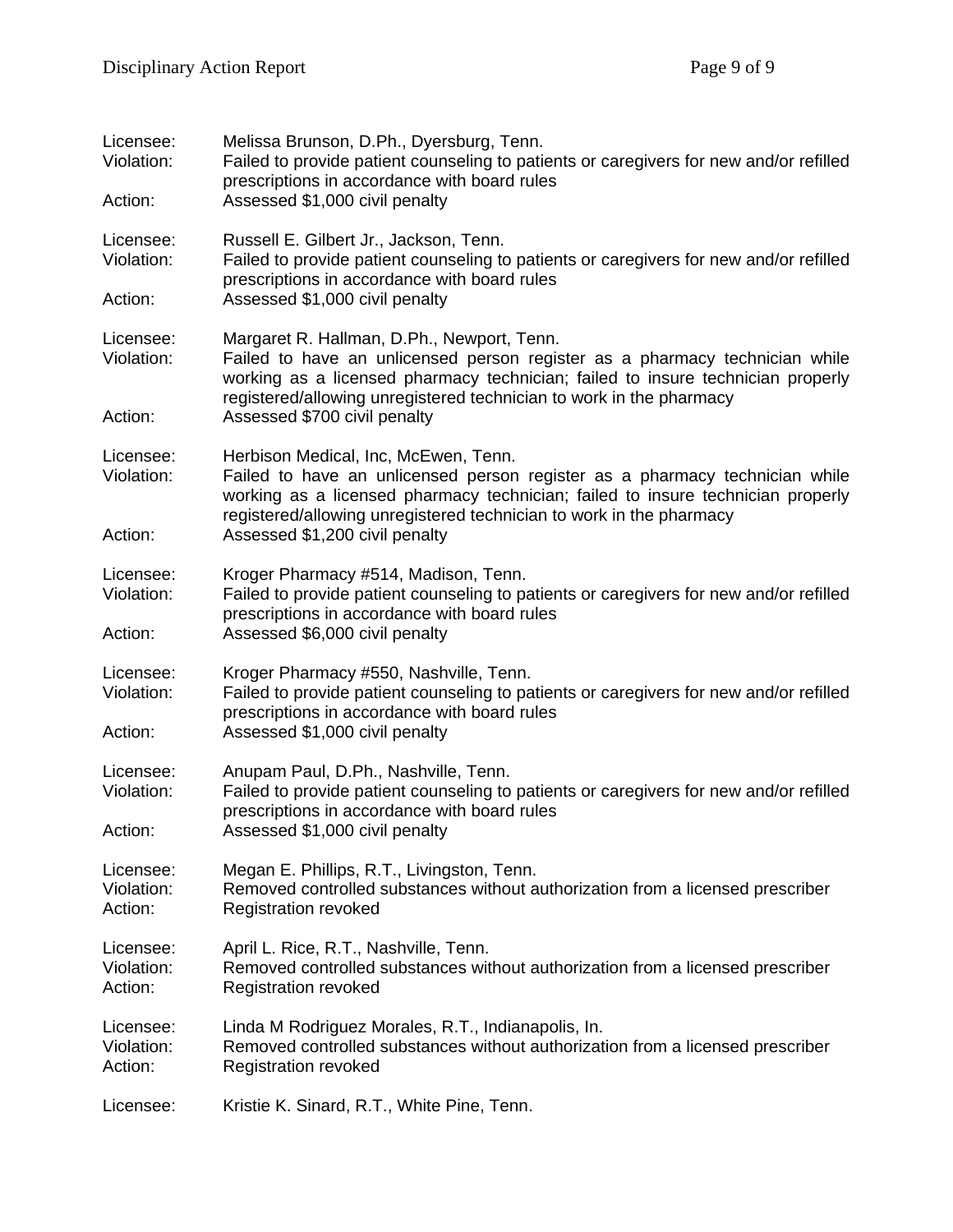Violation: Removed controlled substances without authorization from a licensed prescriber<br>Action: Registration revoked Registration revoked

## **BOARD OF PHYSICAL THERAPY**

| Licensee:  | Linda S. Webber, P.T., Bowling Green, Ky.                                      |
|------------|--------------------------------------------------------------------------------|
| Violation: | Failed to properly maintain sufficient continuing education credits            |
| Action:    | License suspended for 45 days and until certain terms and conditions have been |
|            | met; assessed \$2,200 civil penalty                                            |

#### **BOARD OF PODIATRIC MEDICAL EXAMINERS**

| Licensee:                            | Ramon Lovato, PED., Dickson, Tenn.                                                                                                                |
|--------------------------------------|---------------------------------------------------------------------------------------------------------------------------------------------------|
| Violation:                           | Practiced on an expired license                                                                                                                   |
| Action:                              | Assessed \$200 civil penalty                                                                                                                      |
| Licensee:                            | H. Paul McCulley, D.P.M., Maryville, Tenn.                                                                                                        |
| Violation:                           | Failed to properly maintain sufficient continuing education credits                                                                               |
| Action:                              | Must submit one continuing education credit; assessed \$100 civil penalty                                                                         |
| Individual:<br>Violation:<br>Action: | Ben Walker, Morristown, Tenn.<br>Unlicensed practice<br>Cease and desist the unlicensed practice as an Orthotist; assessed \$600 civil<br>penalty |

#### **BOARD OF RESPIRATORY CARE**

| Licensee:  | Tony L. Curd, L.C.R.T., Bowling Green, Ky.                                  |
|------------|-----------------------------------------------------------------------------|
| Violation: | Immoral, unethical, unprofessional or dishonorable conduct                  |
| Action:    | License reprimanded; must meet certain terms and conditions; assessed costs |

#### **BOARD OF SOCIAL WORKER**

| Licensee:<br>Violation:            | Raynella L. Dossett-Leath, L.C.S.W., Knoxville, Tenn.<br>Unprofessional or unethical conduct; conduct reflecting unfavorable upon the<br>profession of social work |
|------------------------------------|--------------------------------------------------------------------------------------------------------------------------------------------------------------------|
| Action:                            | License voluntarily surrendered/revoked                                                                                                                            |
| Licensee:<br>Violation:<br>Action: | Dorothy H. Gager, L.C.S.W., Nashville, Tenn.***<br>Practicing on an expired license<br>Assessed \$2,200 civil penalty                                              |
| Licensee:<br>Violation:<br>Action: | Darryl K. Hendrix, L.M.S.W., Memphis, Tenn.<br>Failure to pay student loan<br>License suspended                                                                    |
| Licensee:<br>Violation:<br>Action: | John A. Hicks, L.M.S.W., Kingsport, Tenn.<br>Failure to pay student loan<br>License suspended<br>*** This practitioner was disciplined on August 4, 2011           |